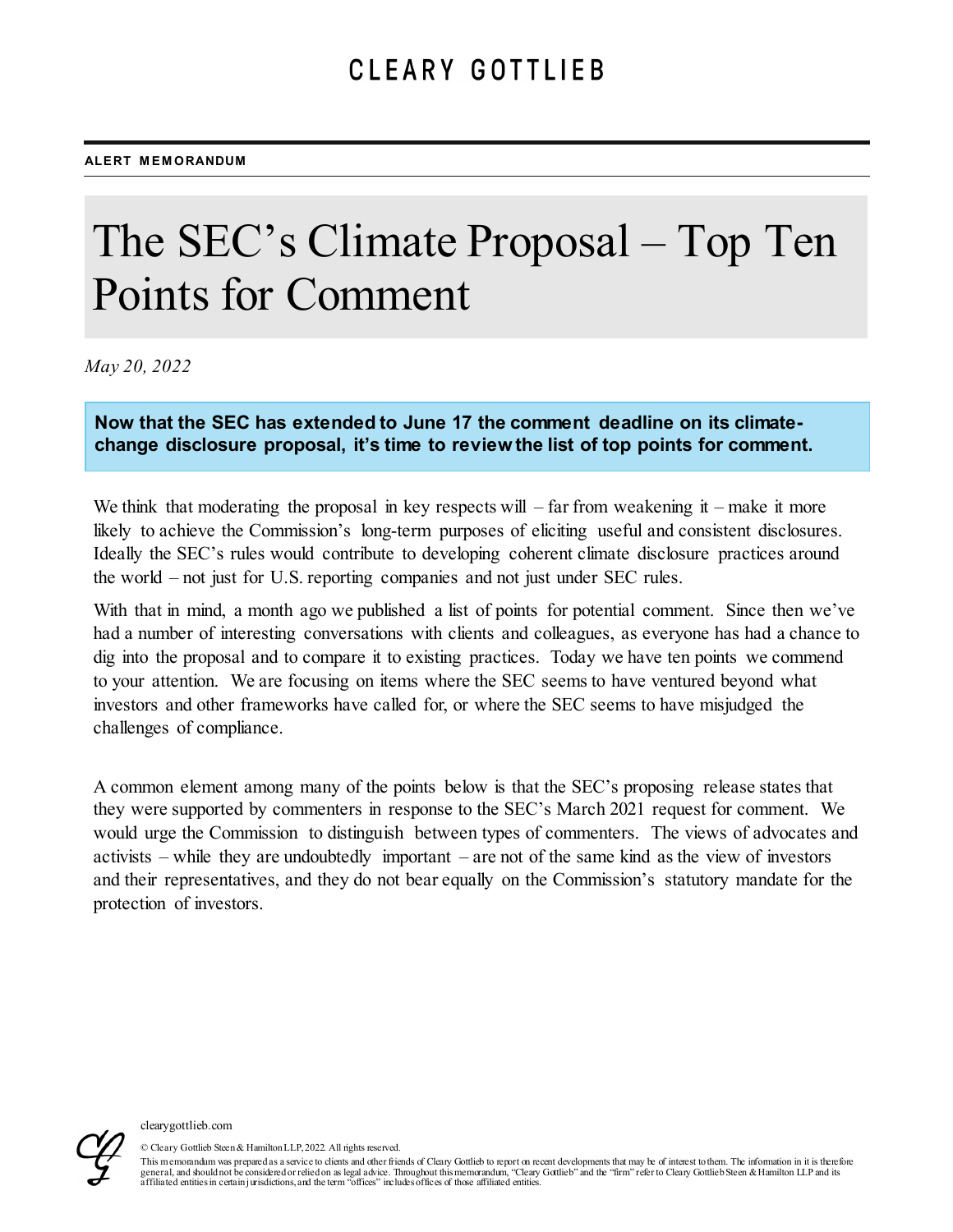## **1. The Financial Statement Note**

The proposal for note disclosure in audited financial statements is seriously flawed – the concepts used in the proposed rule are unclear, the 1% threshold is inexplicably low, the utility of the information is doubtful, and the implications for systems and internal controls are an order of magnitude higher than with the rest of the proposal. It is an unnecessary bolt-on that goes beyond what investors have been seeking. If the SEC maintains this proposal, it should clearly define its terms, replace the 1% threshold with a more sensible materiality threshold, and permit these disclosures to be unaudited.

### **2. Attestation Requirement**

This element of the proposal is premature, as the proposal recognizes by giving it a long phase-in period. There is doubt about the supply, the cost and the quality of climate disclosure attestations; about the halfformed state of professional standards for this work; and about the lack of supervision for attestation providers. We have also heard from clients that the attestation will have a serious impact on their ability to have disclosures ready by the applicable annual report filing deadline under SEC rules.

We are inclined to comment that the SEC should eliminate the final step – the transition from "limited" assurance" to "reasonable assurance." That piece seems like the most problematic, and can be severed without impairing the proposal. Many large companies already obtain limited assurance, and it seems likely that more will do so, but few companies are getting reasonable assurance, and the proposing release does not suggest there is strong investor demand for it. We also believe other disclosure frameworks are not yet moving in that direction.

### **3. Alternative Reporting**

The proposal includes a series of questions suggesting that the SEC is considering whether to allow reliance on an alternative reporting framework. The proposal leaves all the variables open, but we believe such a provision would be a major contribution to the development of other valid disclosure frameworks – much as the SEC's acceptance of IFRS financial statements has contributed to the quality and global acceptance of IFRS as a valid alternative to U.S. GAAP. Here is a sketch of a possible approach to the key variables:

- What issuers? The questions in the proposal suggest that alternative reporting might be available to foreign private issuers, and dual-listed FPIs are particularly at risk of being subject to multiple regimes. The SEC should allow FPIs to comply with acceptable alternative regimes, but we would also support allowing alternative reporting for any issuer.
- What alternative regimes? The SEC should establish a process for identifying acceptable alternative regimes. This would permit regimes to be identified both when the rules are adopted and – crucially – in the future as alternative regimes develop. The obvious major candidates are the forthcoming ISSB standard and the European Union's Corporate Sustainability Reporting Directive (CSRD), but the proposing release also cites live proposals in the United Kingdom, Japan and Canada, and there will be national standards in other jurisdictions, too. The SEC should not insist on mutual recognition as a criterion.
- What disclosure mechanics? In our view, disclosures under an alternative regime would have to be filed with the SEC, like disclosures under the SEC's own proposed rules.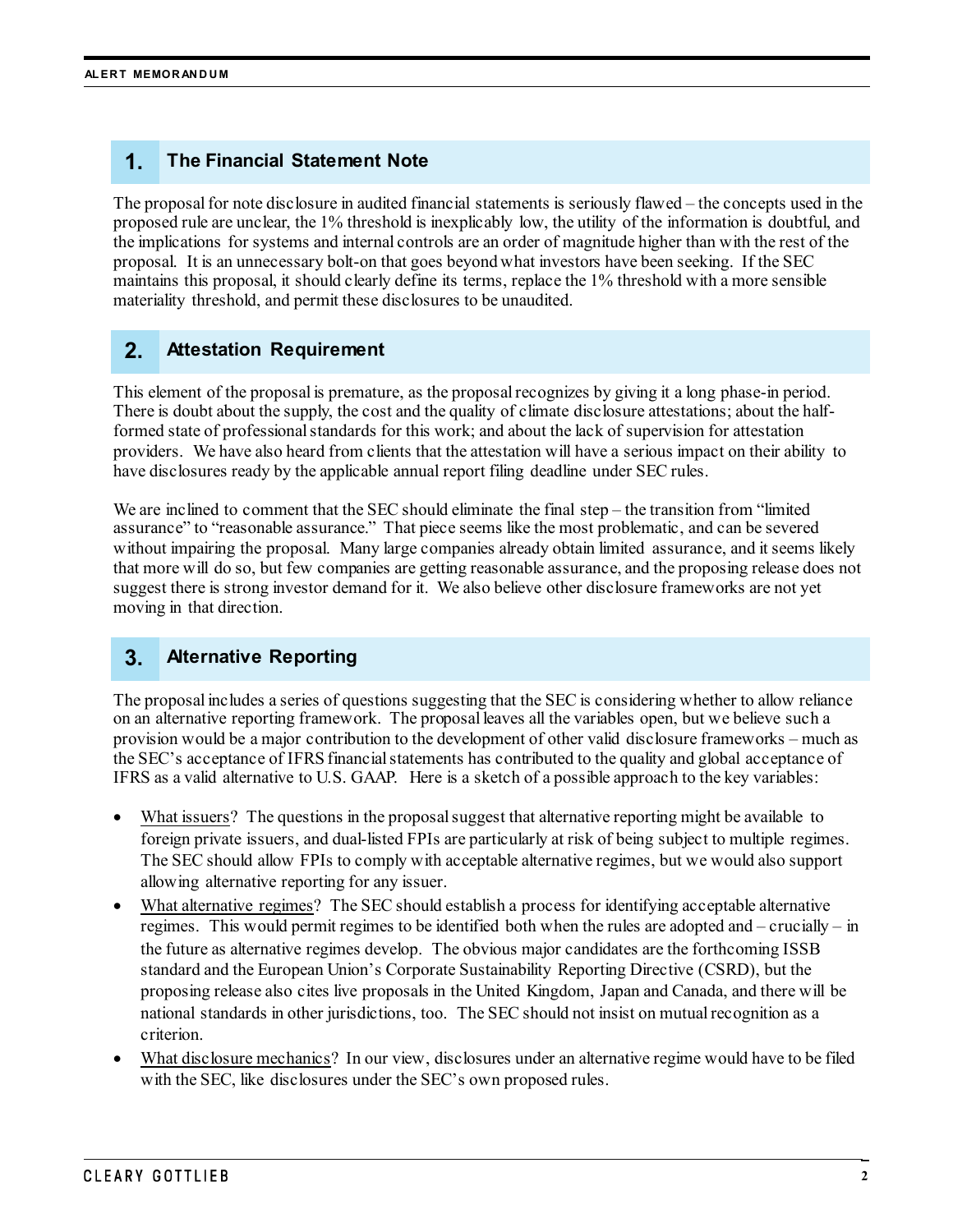• What deadline? The deadlines for filing annual reports under SEC rules – especially for domestic large accelerated filers – are very tight compared to those in other countries and compared to current practices for sustainability disclosures. We suggest that an alternative reporting regime should permit the alternative disclosure to be filed as an amendment to the annual report, so it does not delay the filing of other information. Presumably there would need to be a deadline  $-120$  days after fiscal year-end would line up with the Form 20-F deadline, but six months would be more consistent with current practices.

#### **4. Liability Safe Harbor**

If it works, the proposal will promote climate-related disclosure that reconciles what the reporting-company system can produce with what investors are seeking. The complexities on both sides of that equation are significant, and again, the stakes are high. Nothing about this project requires that the SEC invite plaintiff law firms to the table, to bring claims under the antifraud provisions of the securities laws.

The proposal does contain a safe harbor for Scope 3 disclosure in proposed Rule 1504(f), which shows a path the SEC could follow to shelter more elements of this new disclosure ecosystem from predation. We would suggest that the same safe harbor be extended to other disclosures where either (a) the disclosure is necessarily forward-looking, (b) the registrant will be dependent on third-party information, or (c) methods and standards are subject to change. These would include: impacts of climate-related risks under proposed Rule 1502(b); disclosures about future financial statement impacts under proposed Rule 1502(d); disclosures about scenario analysis under proposed Rule 1502(f); transition plan disclosures under proposed Rule 1503(c); all GHG emissions disclosures under proposed Rule 1504; and "targets and goals" disclosures under proposed Rule 1506.

The proposing release mentions the availability of the existing PSLRA safe harbor, but there are important circumstances (notably for IPOs and "ineligible issuers") where that safe harbor is not available.

#### **5. Scope 3 Disclosure**

The Commission should moderate the Scope 3 disclosure requirements to recognize the particular difficulties of calculating and presenting Scope 3 emissions. Disclosure standards, definitions and techniques are still evolving, and the prevalence and quality of Scope 3 disclosures are improving, but that is a complicated process, and there is a risk that absent accepted methodology, the disclosure elicited by the SEC's proposed rules will not further the goals of transparency and comparability. We suggest the following changes in particular, but urge the Commission to consider other changes as well:

- Eliminate for Scope 3 emissions the requirement that emissions data be disaggregated by each of seven constituent greenhouse gases.
- Eliminate disclosure of GHG intensity in terms of metric tons of  $CO<sub>2</sub>e$  per unit of total revenue.
- Address the challenges that will arise from use of different reporting periods by a registrant and its suppliers and customers.
- Expressly acknowledge that registrants are likely to apply a wide range of methodologies to the calculation of Scope 3 emissions data and to have significant gaps in their ability to collect reliable information.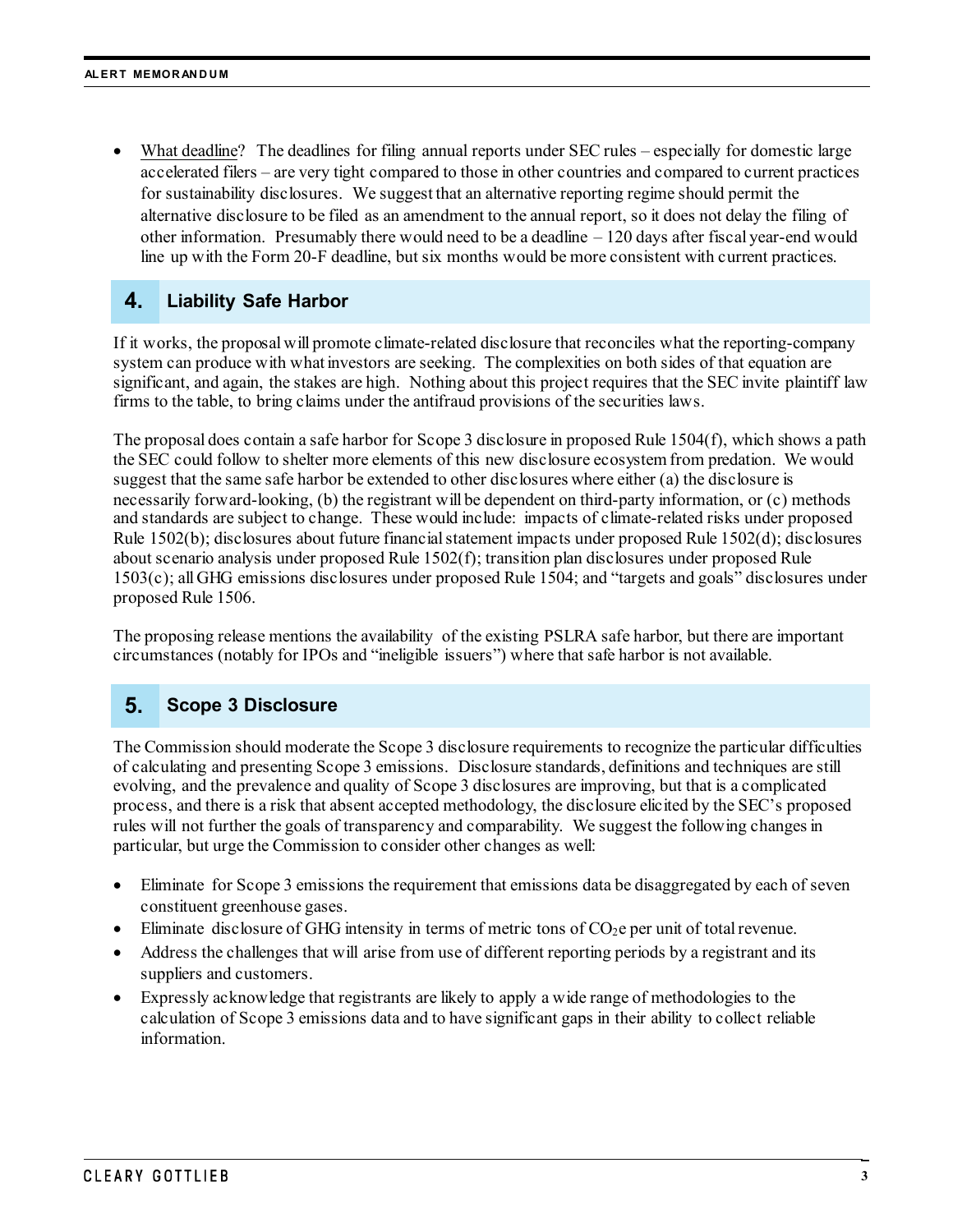### **6. Governance Disclosures in Form 10-K**

The proposal would require disclosures about board oversight and management oversight to be presented in the annual report on Form 10-K. Generally, corporate governance information is required in the proxy statement, and can be "forward incorporated" in the 10-K. The SEC took this approach in its proposal on cyber security disclosures, and it should do so with climate-related governance disclosures, too.

#### **7. Annual Disclosure Deadline**

We expect the SEC will not be deterred from its proposal that climate disclosures generally be included in the annual report on Form 10-K or Form 20-F. However, the deadlines for annual reports are very tight, especially for domestic large accelerated filers. Other filers – notably FPIs reporting on Form 20-F – have more time, but the climate disclosures will lead them to file later than they otherwise would. A modest proposal would be to permit climate disclosures to be filed by amending the annual report, with a separate deadline such as 120 days after year-end, analogous to the way proxy disclosures are incorporated in an annual report on Form 10-K.

#### **8. Excessively Detailed Requirements**

We recognize that the spirit of this proposal is inherently prescriptive: the SEC has opted to give detailed "line-item" requirements. However, that approach seems to have misfired on several significant points, where the SEC would do better to dial back the details.

- a. Organizational Boundaries for GHG Emissions The SEC's proposal requires disclosures about GHG emissions to apply organizational boundaries that are consistent with the consolidated financial statements. As the SEC notes, this differs from the GHG Protocol, which permits the use of organizational boundaries based on either equity share or operational control. We understand from clients that the proposed method presents significant complications (particularly with respect to the distinction between Scope 1 and Scope 3 disclosures) and has no particular advantages. There is no reason the SEC should seek to displace the GHG Protocol (and the other disclosure initiatives that rely on it) in this regard, and we don't believe investors have sought this.
- b. Disclosure about Internal Carbon Price The proposal calls for mandatory disclosures by a registrant that "maintains an internal carbon price." The proposed rule text is vague, and the proposing release is clear that it represents a compromise. Climate activists contend that economic actors should put a price on the carbon they emit and disclose what price they use; but the SEC chose not to propose such a requirement, because there is not at present an adequate market from which to draw a price and many registrants don't use one. The resulting halfmeasure seems unwarranted. Companies that are trying to think carefully about climate risks will be tagged with extra disclosure, but many will not, and at the margin some could be deterred. It is hard to see how that will advance the cause of consistent, comparable, useful disclosure.
- c. Disclosure about Scenario Analysis Similarly, the proposal compromises on scenario analysis. Climate activists argue that it should be required, but the SEC wisely does not go there, citing a TCFD study to the effect that few companies actually do it. Instead the proposal is to require extensive disclosures only from registrants that "use" scenario analysis. But companies use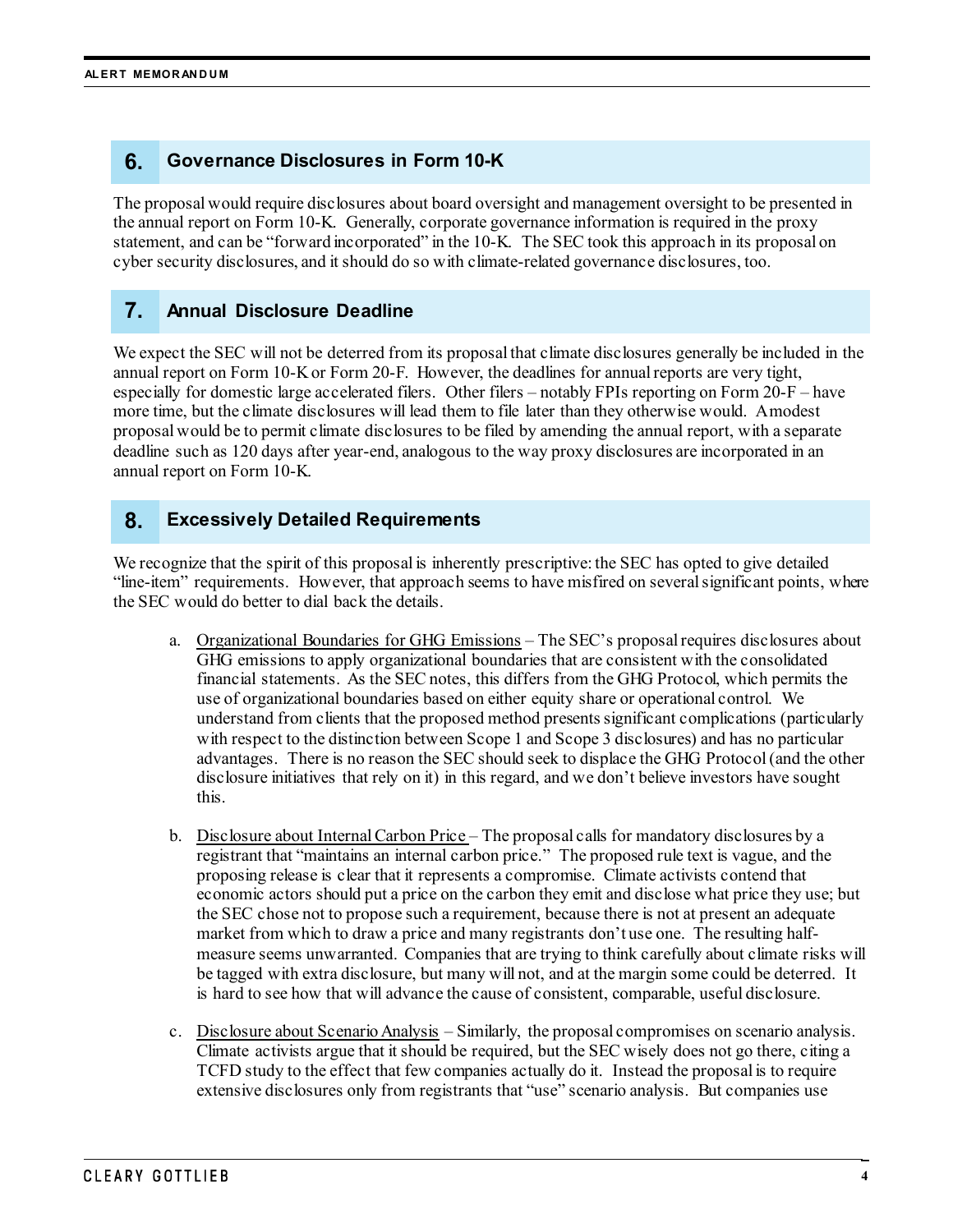scenario analysis for a range of reasons, not all of which are relevant to investors, and some of which are meant to be confidential. There is no reason to require them all to be disclosed. At most a registrant should present one or more scenarios it considers most useful to analyze its resilience (rather like the MD&A requirement to tell investors how management views the company's financial performance).

- d. Disclosure about Carbon Offsets The proposal will require a registrant to disclose its reliance on carbon offsets to meet its climate-related targets and goals, and to provide information about how it relies on them. The SEC's motives are understandable, because apparently many carbon targets combine reductions with offsets. But the Commission should carefully evaluate the potential effects of extensive disclosures on the development of the market for carbon offsets. They represent an important but clearly underdeveloped tool, and the SEC should be wary of chilling innovation or other unintended consequences. Mandatory disclosure of details could inflate an already growing demand, affect pricing, and provoke second-guessing of a company's own internal carbon pricing calculation. The SEC should consider replacing this requirement with a more broadly-worded requirement to explain the strategy fully, acknowledging that specific details may appropriately be withheld for a variety of reasons.
- e. Zip codes The proposal requires information about location (for example, location of operations subject to physical risk) and defines "location" to mean zip code "or similar subnational postal zone or geographic location." While this is not the most important point in the proposal, it is a telling example of an overzealous approach supported, apparently, only by a handful of activist commenters.

#### **9. Periods Initially Covered**

The proposal generally requires that a company present quantitative climate-related information for three years – the most recently completed fiscal year and the earlier years included in the consolidated financial statements. Many companies will be developing these disclosures for the first time, and even those that have a track record will have to adjust their practices to the new rules. The proposing release refers to existing rules that permit a registrant to omit information that is not reasonably available because it involves "unreasonable effort or expense," but those rules set a high standard. It would be clearer and fairer to revise this proposal so it only requires quantitative climate-related information beginning with the first fiscal year for which the rules are effective.

### **10. Compliance Timeline**

The proposal contains an illustrative timeline for compliance assuming the rule is adopted by the end of 2022. The Commission may not be able to meet that year-end deadline, but whenever it does adopt final rules, it should provide more time than the illustrative timeline contemplated. The amount of work that will be required to collect and report the required data is dramatic. Companies will need to implement governance enhancements, develop their climate-related infrastructure and expertise, and work with their auditors to ensure that the accounting standards are being properly applied to climate-related impacts. Auditors may also want to perform dry runs of their procedures in the quarters prior to implementation of the proposed rules. We have heard from many public-company clients, with experience in reporting climate-related information, that the proposed compliance timeline is simply impossible to meet. The final rule should have a more realistic compliance timeline, with at least one year between adoption of final rules and the beginning of the first reporting period for which the rules apply.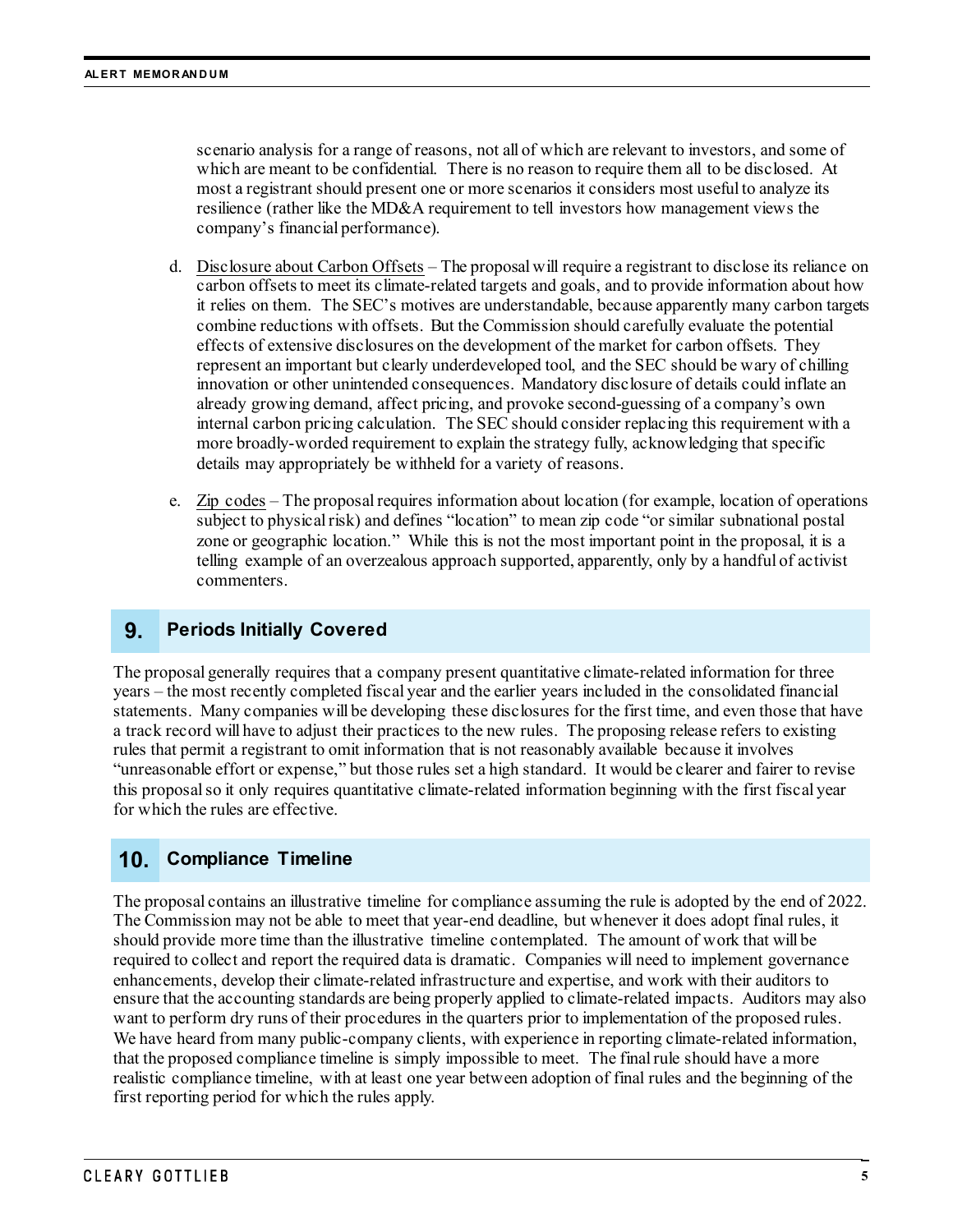We welcome input on our choices, and we plan to revise this list again before the comment deadline on June 17. You may review our latest SEC thought leadership and ESG-related blog post[s here.](https://www.clearymawatch.com/)

To receive notifications as new content is posted, please subscribe at

[Cleary M&A and Corporate Governance Watch | Cleary](https://www.clearymawatch.com/) Gottlieb Law Firm (clearymawatch.com).

\* \* \*

CLEARY GOTTLIEB